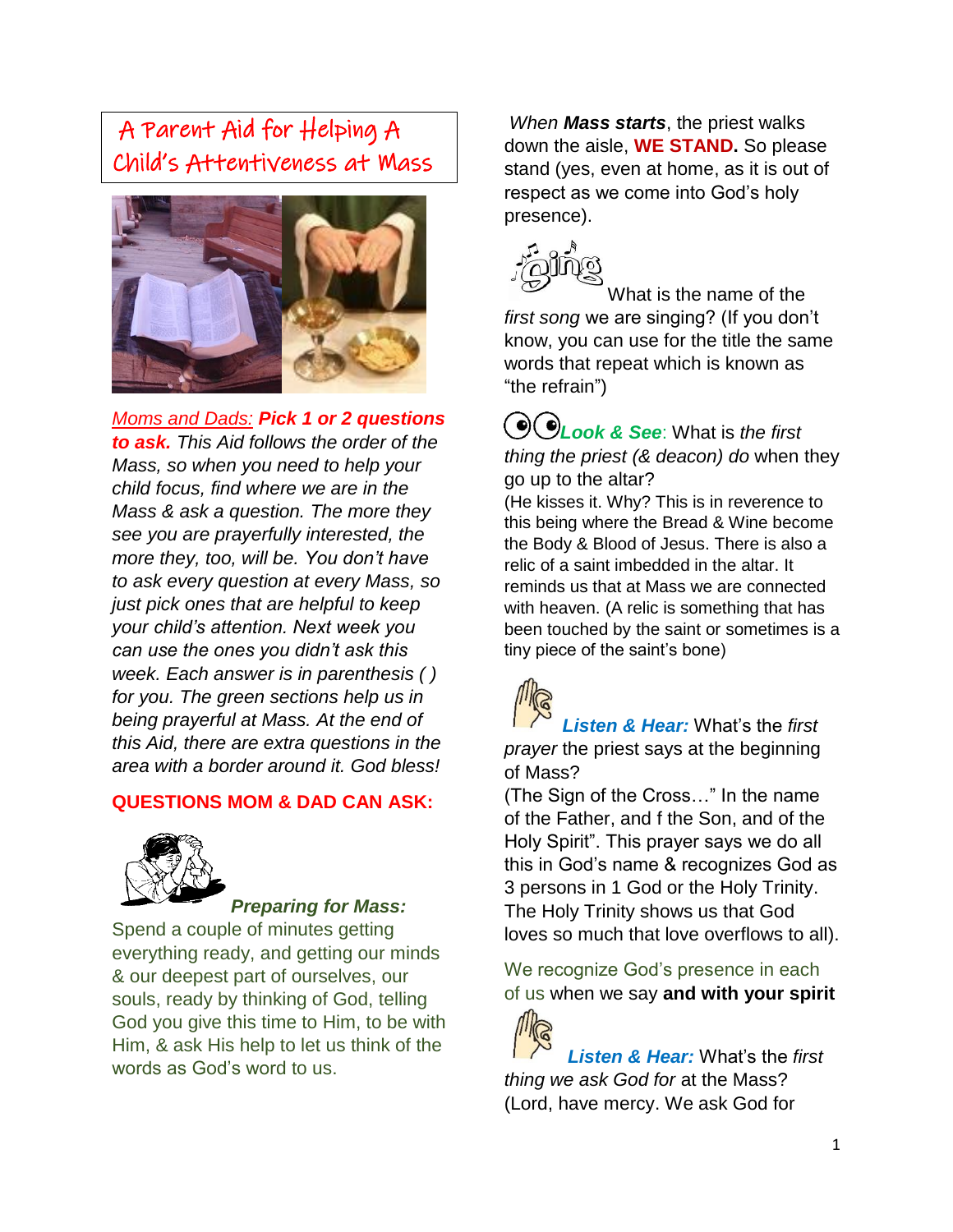forgiveness of our sins so we can have a more open mind & heart to God & give this to God as our gift to Him.)

*Listen & Hear:* In the prayer Glory to God (also known as the Gloria) What *5 things do we say to God?* (we praise… bless… adore… glorify…give you thanks)



*We Know: What is the whole first part of the Mass* called? Hint: it's because the first part has readings from the Bible & we believe it is the Word of God to us. (The Liturgy of the Word)

**WE SIT** as this is a posture for listening, so we can hear what God is saying to us through these Bible readings.



*Listen & Hear: What is the name* of *the book of the Bible the 1st reading* is from? (It is stated at the very beginning of the reading. Usually the lector says: "A reading from the book of)

You can continue with…. *What's the book of the Bible the second reading is from? What is the book of the Bible that the Gospel is from?*

*What's the ONE word that you think is most important in that Bible reading? Or* 

*What word was used the most in that reading?*

*We Know:* The Bible is composed of many books. There are *two major parts of the Bible. What are they and why are they different?* (The First section of the Bible is the Old Testament. The second section of the Bible is the New Testament. The Old Testament is the time before Christ & The New Testament is during or about Jesus Christ's life on earth to save us).

*Listen & Hear: Which reading is from the Old Testament*? (Almost always the  $1<sup>st</sup>$  reading is from the Old Testament) *Which reading is from the New Testament?* (The 2nd reading & the Gospel). *Where in the New Testament is the 2nd reading from*? (The letters or Epistles to the different early church locations). *Who wrote most of these letters?* (Saint Paul…the lector, or reader, usually says "A Reading from the Letter of Saint Paul to the….)

**Respectful of the Gospel, WE STAND**  Reminding us of God's Presence we say **"And with your Spirit"** and after the words " a reading from the Gospel according to… "**Glory to you, O Lord**" and at the end after "The Gospel of the Lord", we say "**Thanks be to God**"

*Look & See:* Watch for what hand movements we all do with the priest or deacon after he says the words "a reading from the holy Gospel according to…." (We make the sign of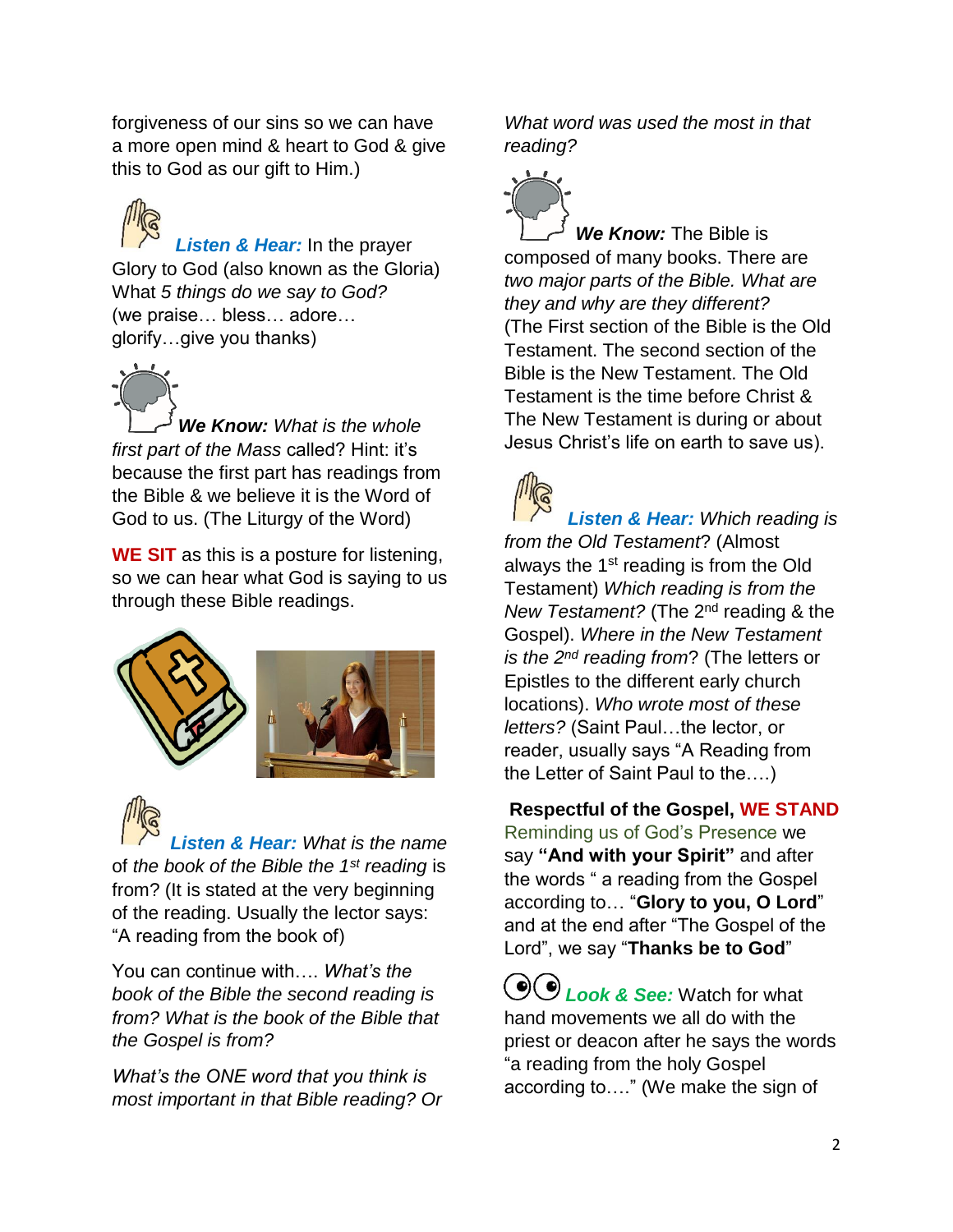the cross with our thumb on our forehead, our lips and our heart. We do so, so that the words of Jesus in the Gospel will come into our minds- affect what & how we think, be on our lips what & how we say-, & in our heartswhat & how we love*)*

*Look & See: What does the priest or the deacon do at the end of the Gospel after he says The Gospel of the Lord?* (He kisses the Book of the Gospels because it is holy and is the Word of God. Jesus is The Word present in the words of the Gospel, as the Gospel is only about Jesus).

Now **WE SIT** to listen as the priest says the Homily where he helps us apply the readings to our lives today.

*Look & See: Is the priest moving his hands? What does he want to emphasize when the expression on his face changes?* 

*Think: What is the one thing you remember from his homily? Did he help you to want to do anything?* 

*Look & See: By the way, what color is the priest wearing today? What season of the church does that color symbolize?* 

(White is for major joyous celebrations such as the Easter season & Christmas season. Green is for Ordinary Time, Purple is for Lent & Advent, Red is for Palm Sunday, Good Friday, Pentecost, & for days the church remembers a saint who was martyred).

*Look & See***:** *What is the name of the priest who is celebrating this Mass?* (If you don't know, look on your parish website)



**WE STAND**



## *Say & Proclaim***:**

What does the Nicene Creed say? What is it all about? (It states the core of what we believe as Catholic Christians, as Disciples of Christ. It was put together very early in the Church to state what it is we truly believe in).



*Think* about what we just said….about what we believe God created me, sent His only Son Jesus to show me His love in all He did & said & by dying on the cross saved me from my sins. *Do I believe? & does this belief make a difference in how I live*? "Yes, Lord, I believe, help my unbelief."

*Think: Why do we say the Prayers of the Faithful*, *the ones that usually we respond to with the words "Lord hear our prayer"?* (Because we always pray for others when we gather. Prayers are for the whole church, for the current situation in the world, for those who have recently died, for those who are sick & all who need our prayer. As Jesus said 'Love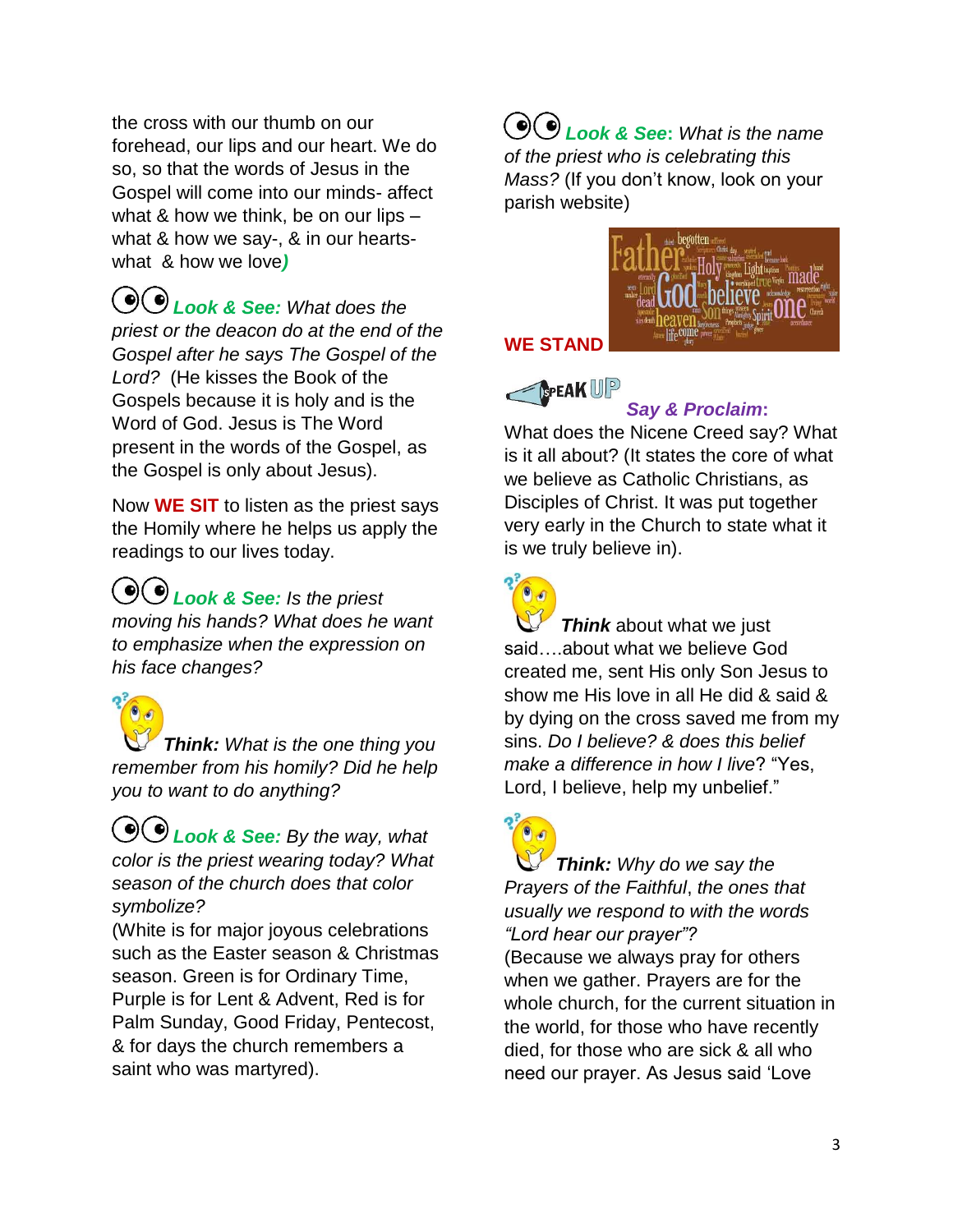your neighbor as yourself' so we pray for others in need).

**WE SIT:** the deacon prepares the altar.



 *We Know: What is the second part of the Mass called*? (The Liturgy of the Eucharist).



*What is the name of the song we are singing?* (If you don't know, you can use for the title the same words that repeat which is known as "the refrain"). This hymn helps us prepare to see & receive Christ in the Eucharist.



*See: Who is bringing the gifts to the priest? What are they bringing?* (Often someone from the assembly is asked by an usher to bring the gifts up. They represent all of us bringing the gifts of ourselves, our talents, our financial support & all who God has created us to be. If there is no one else, the deacon or the altar server brings the gifts of bread and wine).

*Look &* 

After the priest says" Pray, brethren, that my sacrifice & yours may be acceptable to God the almighty Father" **WE STAND & SAY:** "**May the Lord accept the sacrifice at your hands for the praise & glory of His name, for our good & the good of his church.'** 



*Say & Proclaim:* When

the priest says "Lift up your hearts" you may raise your hands slightly up in an open gesture to show you are lifting up all you are to God. Tell God "I give my mind & heart all to you, O my God."

### **WE SAY: "We lift them up to the Lord."** and **"It is right & just."**

Then, after the priest prays **we say**/sing "**Holy, holy, holy Lord God of Hosts. Heaven & earth are filled with your glory Hosanna in the highest. Blessed is he who comes in the name of the Lord. Hosanna in the highest."**

*We Know:* When Jesus came into Jerusalem on Palm Sunday, people waved their palm branches and said the same word that we say in the *Holy, Holy, Holy. What is that word?* (Hosanna. Which means Savior as Jesus we recognize that Jesus has come to save us from our sin. We express words of praise and adoration

when we say Holy, Glory, Blessed which

we use in the Holy, Holy, Holy).



### **WE NOW KNEEL as a**

**sign of our reverence because, as the priest prays the same words Jesus said at the Last Supper, God comes and changes the bread & wine into the real and true Body & Blood of Jesus. Since this is such a holy moment, we kneel, which reflects our desire to be reverent & humble before our awesome God.**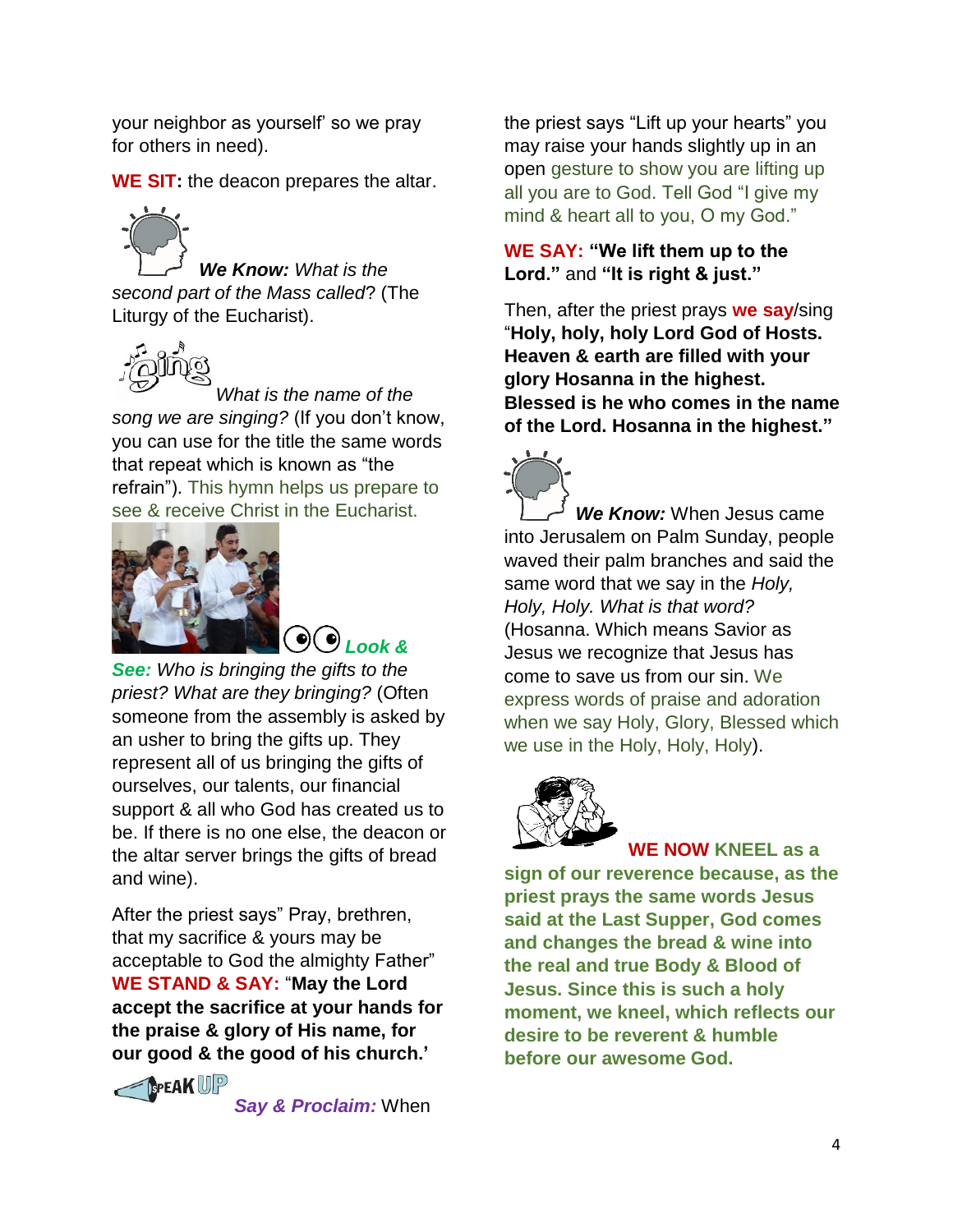*We Know: What is the gold cup that the wine is poured into called?* (Chalice).



*We Know: What is the gold circular plate that the large host is* placed on called? (Paten)



*Look & See:* Where does the *priest place his hands* when he says the prayer to ask the Holy Spirit to come upon these gifts?" You can explain it or put your hands in the same position he does to show us. (Both his hands are raised above the gifts on the altar with his palms down. This position is an ancient prayer position called "praying over"). He is blessing the gifts.



*Look & See: Is there any design on the host the priest is lifting up?* (Often there is either a cross or a P with an X over it which is a symbol for Jesus Christ. The P and X are Greek letters Chi and Ro the first two letters of the Greek word for Christ and are often seen also on priests' vestments or

deacon's stoles).These symbols help us to focus only on Jesus.

*Think:* Now the priest prays prayers of thanksgiving. *What can we say thank you to God for?* He also prays for many people, the church, our families, and those who have died. *Who do we want to pray for now?*

#### **WE STAND**



*We Know: What is the prayer that Jesus taught us to pray*? (The Our Father). *What do we ask Our Father for?* (our daily bread, forgiveness, & deliver us from evil) *How many times in the Our Father do we say the word "our"* (3) *How many times do we say the word "thy"?(*3). What is *another name* for the Our Father? (The Lord's Prayer).

*Listen & Hear: How many times do we and the priest say "Lamb of God"*? (4, 3 here and 1 later when he says "Behold the Lamb of God") (Lamb of God is a term used for Jesus Christ because just like lambs were sacrificed in the Old Testament, Jesus became the sacrifice on the cross which we remember at Mass, to save us from our sin in the New Testament).We say this to help be prepared to receive Jesus in the Eucharist or spiritually.

**We SAY: "Lamb of God, you take away the sins of the world, have mercy on us. Lamb of God, you take away the sins of the world, have**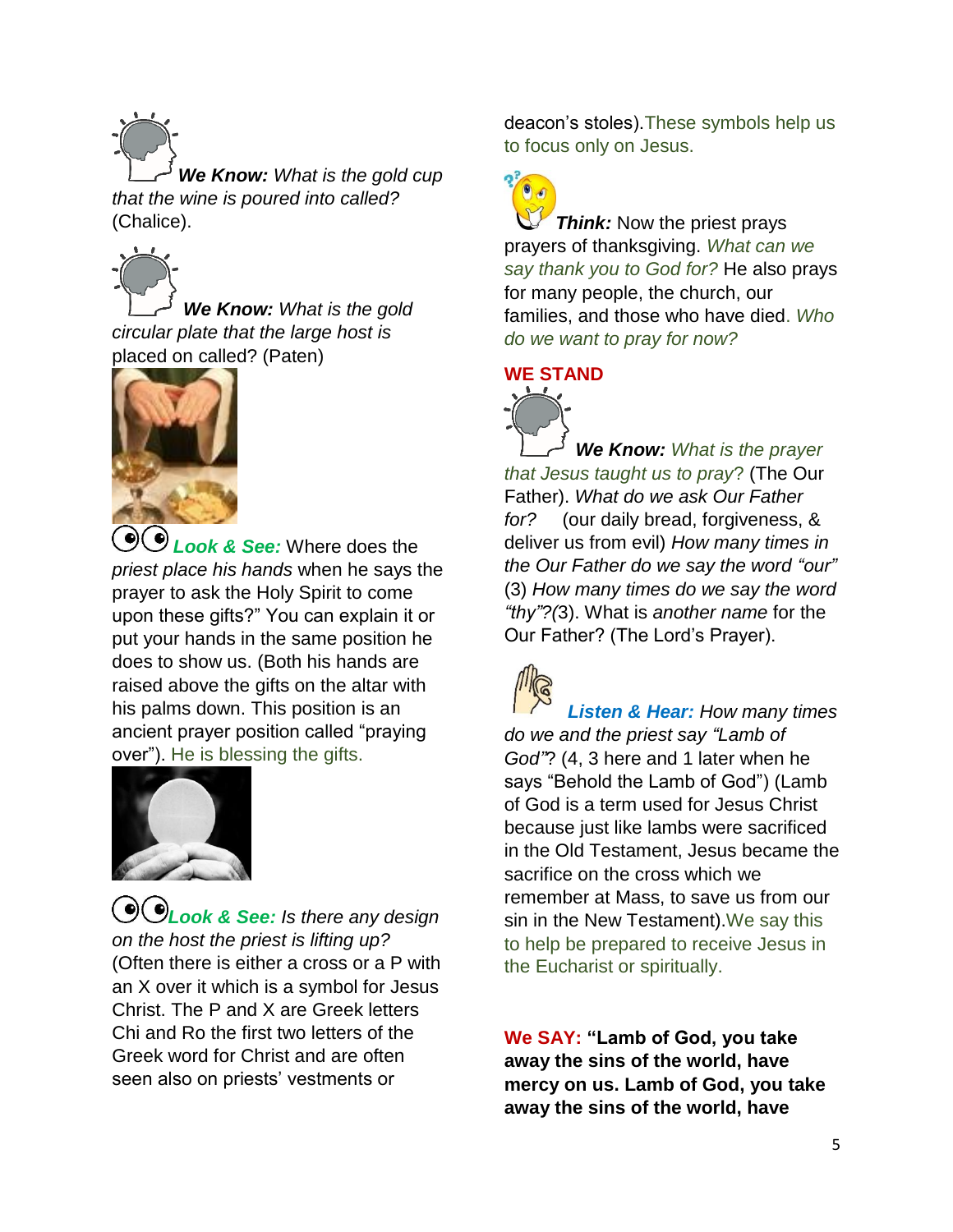**mercy on us. Lamb of God, you take away the sins of the world, grant us peace."**

## **Then WE KNEEL**

After the priest says "Behold the Lamb of God, behold him who takes away the sins of the world. Blessed are those who are called to the supper of the Lamb."

**WE SAY: Lord, I am not worthy that you should come under my roof, but only say the word and my soul shall be healed."**



*How do we prepare to receive Our Lord Jesus Christ at Communion?* **Quietly pray asking Jesus to help us open our hearts to focus on Jesus alone, receive Him and say yes to follow Him every day.**



*What do* we do *after we receive the Body and Blood of Christ* and go back to our pew or seat, even if we can only receive Him spiritually right now? (**We kneel & pray silently as this is a time when Jesus is very close to us because we have received Him again in this Blessed Sacrament, so we share a moment, thinking and talking to Jesus silently, accepting His love for us. Many people bow their head in prayer & close their eyes during this silent prayer time).**

*Look & See: Where does the deacon or priest place the remaining Eucharist after everyone has be given* 



tabernacle, which is the golden rectangular box behind the altar. The tabernacle holds the Body of Christ safely and is used to bring communion to the sick and home bound. This was started in the early church as people were concerned for those who were sick & could not attend & receive Jesus' real Body & Blood).

*Look & See: What is the message a stained glass window you can see showing us? What is happening in that stained glass window? How many colors are there in that one window?*

**WE STAND** for the Final Blessing

*Listen & Hear***:** What does the *deacon or priest say after we receive the final blessing?* (after "May almighty God bless you in the name of the Father, and if the Son, and of the Holy Spirit. He uses the word "Go" this means to go and bring Jesus out to others; build God's kingdom on earth).



*What is the name of the song we are singing?* (If you don't know, you can use for the title the same words that repeat which is known as "the refrain").



Before we leave, we thank God for being with us and ask His help to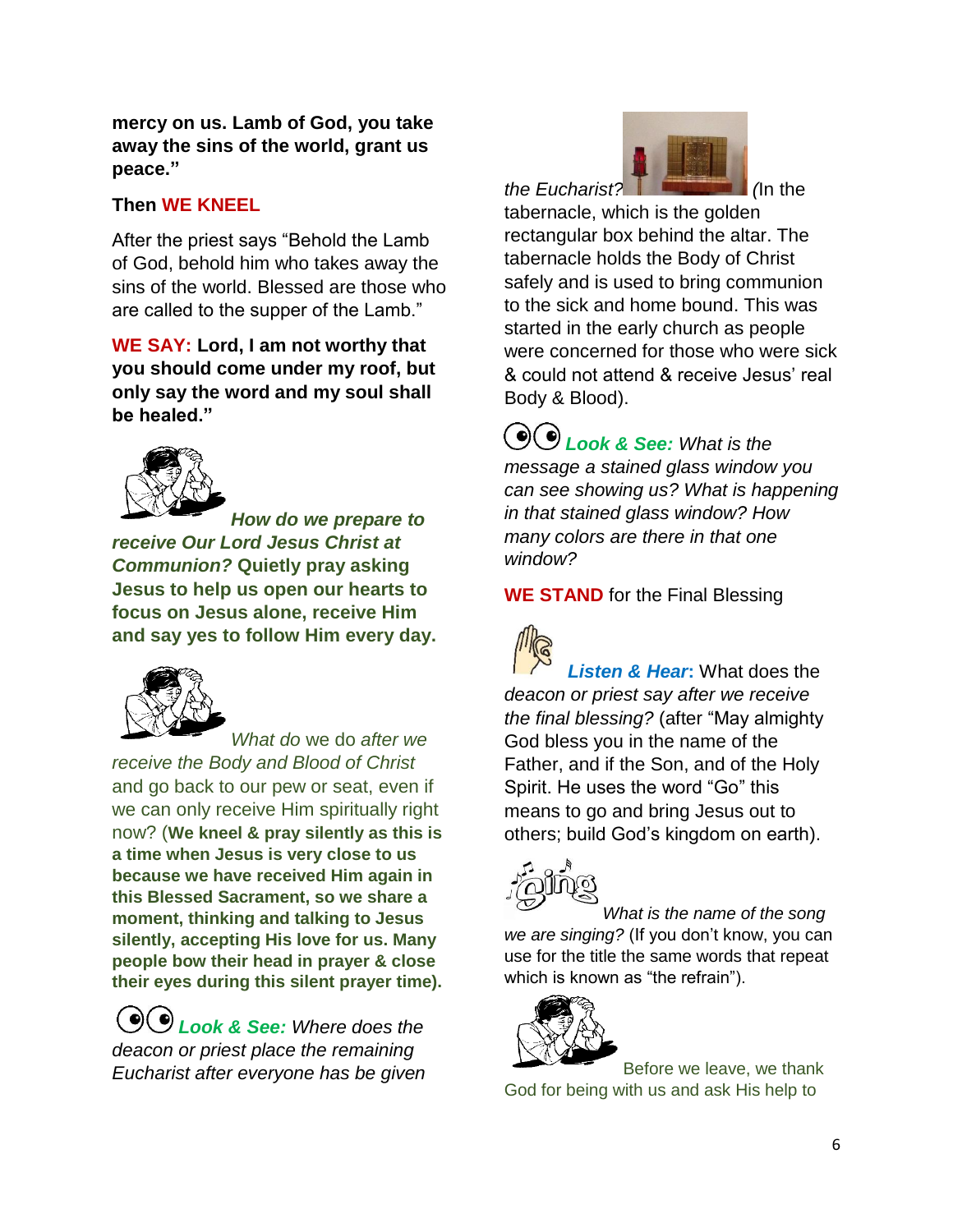live as His disciple this week, praying & bringing God's love by showing others you care, & helping bring His kingdom to all the world. As Saint Augustine said so that "we become what we received.

# "**EXTRA QUESTIONS YOU CAN ASK:**

*Look & See: What statue do you see in the church*? (Could be Blessed Mother Mary, St Joseph, or others)

*Look & See: What are the several hangings on the walls in between each pew depicting Jesus* called? (Stations of the Cross)

*Look & See: Where do the priests go?* What is the *name of the room behind the altar* where they put on and take off the vestments they wear for Mass? (Sacristy)

*Look & See:* On the wall behind the altar is a *very large image of Jesus*. *What is that called*? (Crucifix. Many people incorrectly say the cross. However the crucifix is a cross with the body of Jesus on it. The cross is just the wood alone without the body of Jesus on it).

*Look & See: What is the table on which Mass is said called?* (altar)

*Look & See: What is the covering on that table called?* (altar cloth).

*Look & See: How many candles* are there? *Why are there candles* around the altar? (They are symbols of Jesus being the Light of the world. Light & Fire represent the Presence of God,

as In the Old Testament, The Pillar of Fire led people out of Egypt & in the desert, God came to Moses in the Burning Bush).

*Look & See: Is there a board with numbers on it near the altar?* What is it called? (Hymnal Board) What are the numbers for? (The numbers in the Hymnal book that we are singing at different times during today's Mass)

*Look & See: Where is the tallest candle?* (Either near the altar or next to the Baptistry, depending on the Church season)*What is the tallest candle* known as? (The Paschal Candle or the Easter Candle. A new Paschal candle is lit each year at the Easter Vigil Mass from a large fire outside the church).

*Look & See: What are the red colors in the middle of the Paschal Candle?* (These mark the wounds of Jesus on the cross, they are red nails).

*Look & See: What is the name of the candle closest to the tabernacle*? (The sanctuary lamp). *Why is this candle lit?* (To show that God is present in the Blessed Sacrament inside the tabernacle). *When does this candle stay lit?* (This is lit all the time the Blessed Sacrament is in the tabernacle. It is lit 24/7, all the time because God is with us ALL THE TIME! *What does the priest/deacon do before he opens the tabernacle*? (Genuflect, kneeling on one knee reverently)



*We Know:* What is the name of the *place where the Bible readings are*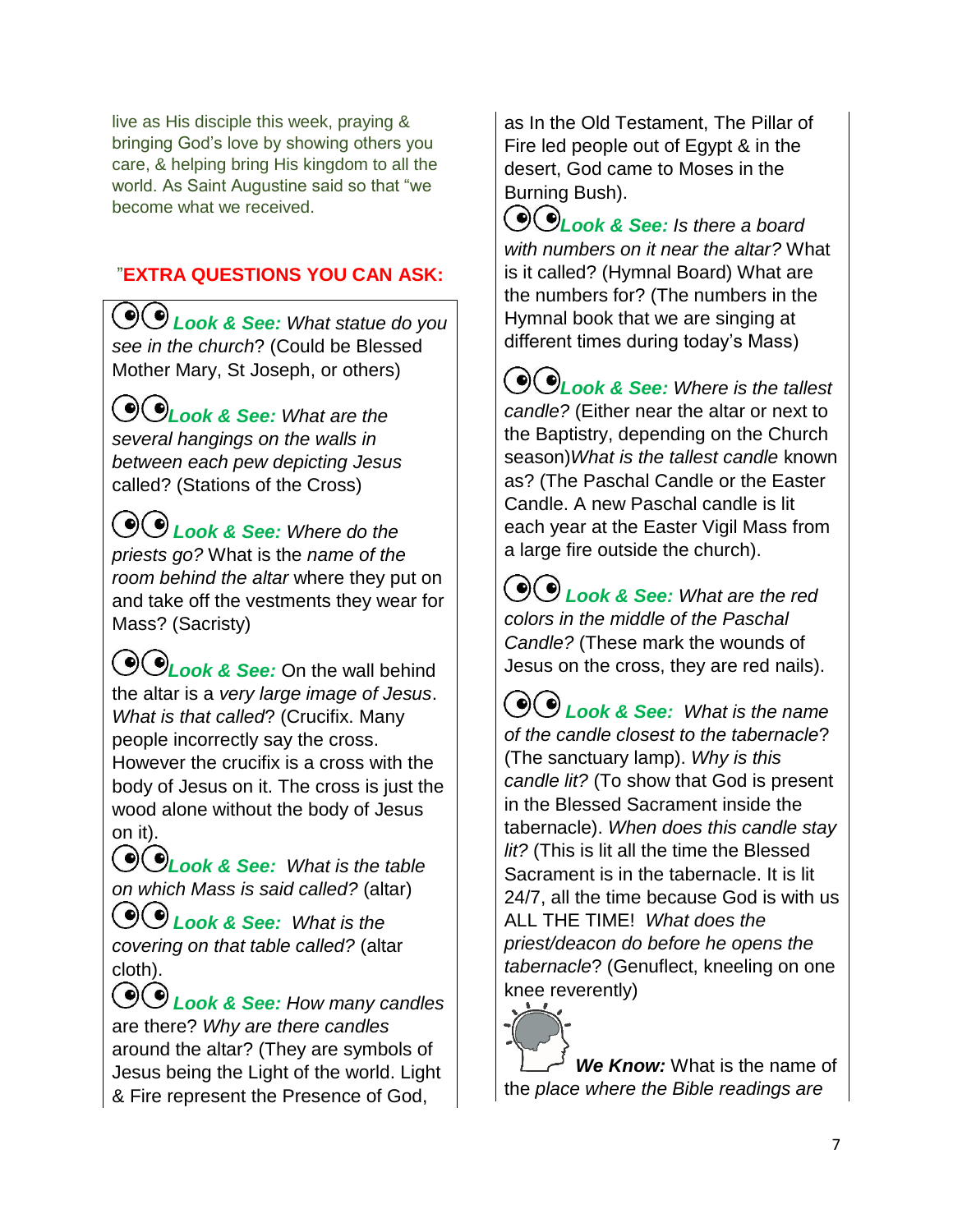*read from* during the Liturgy of the Word? (the Ambo is the stand where the readings are read from; sometimes it is called the pulpit).

*We Know: What is the name for the special clothes the priest wears* during Mass? (Vestments. They reflect the love for God, their identity with Him, and their gift of self in service and their obedience to God).

*We Know: What does the letters "IHS" on some vestments mean*? (This is an abbreviation from the Latin words of "Jesus, Savior of Mankind")

*We Know: What is the bread or host made of*? (Simply flour and water. There is no yeast so it does not rise. It is known as unleavened bread. This was the type of bread Jesus used at the Last Supper). *Why does it have to be unleavened bread*? (It reminds us that in the Old Testament, Jewish slaves in Egypt were going to be freed, so they could only make unleavened bread as regular bead took too long to rise and they needed to be ready when God was going to set them free).



*Know:* At the beginning of the deacon or priest proclaiming the Gospel, he says "a reading from the holy gospel according to …" How many gospel writers are there? (4). Who were they (Matthew, Mark, Luke & John)



*We Know:* If you are in Easter season, the second reading is usually not from a letter from St Paul, but is taken from the book that describes what happened to the apostles and the early church community after Jesus' death & resurrection. What did the reader (or lector) say the  $2^{nd}$  reading was from? (The Acts of the Apostles, written by St Luke. It is found in the Bible immediately after the last Gospel, the Gospel of John. It includes the coming of the Holy Spirit at Pentecost, how the early church shared all their resources together, healings, missionary journeys, angel appearances, & imprisonment for believing in Jesus).

*Look & See*: After the Prayer of the Faithful, what usually happens that does not happen during virtual Masses? (The ushers take up the collection).



*We Know:* Why do we go to Mass? (God brings us together as a community to share our faith, He has called us not only as individuals, but also as a people. From earliest times in the Bible, God called Abraham & told him he would create a people known to know the One True God. We come together to worship God, to thank Him, to pray for ourselves & others, to hear Him in His Word through the scripture readings, to commemorate his sacrifice of giving His only Son's life for us by dying on the cross that our sins be forgiven, & to receive His Most Sacred Body & Precious Blood in the Eucharist